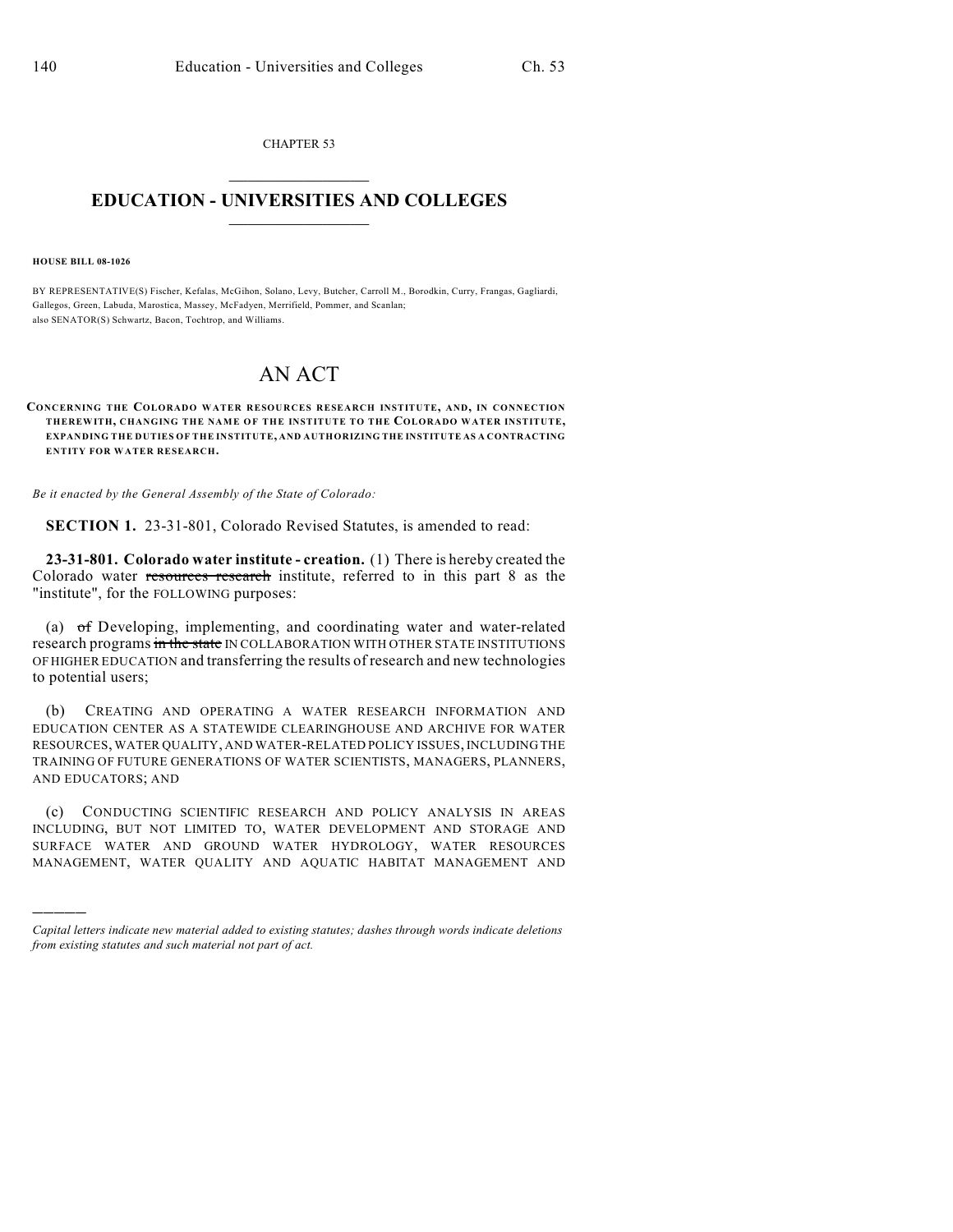PROTECTION, WATER HISTORY AND PALEOHYDROLOGY, DROUGHT PLANNING AND MITIGATION, AND CLIMATE CHANGE AND ADAPTATION.

(2) The institute shall be a unit of the Colorado state university under the supervision and control of the university's administration and the board of governors of the Colorado state university system.

(3) The principal administrative officer of the institute shall be a director, who shall be appointed by the president of the Colorado state university with the approval of the board of governors of the Colorado state university system and who shall be under the direct supervision of the president of Colorado state university or a vice-president thereof designated by the president. To meet the purposes of the institute, the director, with the advice of the advisory committee established pursuant to section 23-31-802, shall develop appropriate policies and procedures for identification of priority research problems; for collaborating with water MANAGERS AND user associations, DROUGHT AND CLIMATE CHANGE PLANNING ORGANIZATIONS, other universities, federal, state, and local government agencies, and the general assembly in the formulation of its research program; for selection of projects to be funded; and for the dissemination of information and transfer of technology which THAT is produced by the research.

(4) It is the duty of the institute to:

(a) Consult with state and local government agencies, water MANAGERS AND user associations, DROUGHT AND CLIMATE CHANGE PLANNING ORGANIZATIONS, WATER QUALITY PLANNING ORGANIZATIONS, the general assembly, and other potential users of research in identifying and prioritizing water problems for research THE STATE'S WATER SCIENTIFIC AND POLICY-RELATED RESEARCH NEEDS;

(b) Negotiate and administer contracts with other universities STATE INSTITUTIONS of the state HIGHER EDUCATION for the conduct of research projects;

(c) Disseminate new information and facilitate transfer and application of new technologies as they are developed;

(d) Provide for liaison between Colorado and the federal research funding agencies as an advocate for Colorado COLORADO'S water research needs;

(e) Facilitate and stimulate SCIENTIFIC research AND POLICY ANALYSIS that:

(I) Deals with policy issues facing the general assembly;

(II) Supports state water, PUBLIC HEALTH, AND WATER QUALITY PROTECTION agencies' missions with WATER research on WATER-RELATED problems encountered and expected, INCLUDING BUT NOT LIMITED TO THE EFFECTS OF CLIMATE CHANGE ON WATER QUALITY, WATER AVAILABILITY, RUN-OFF TIMING, DROUGHT PLANNING, AND FUTURE COMPACT COMPLIANCE;

(III) Provides water planning and management organizations with tools to increase efficiency and effectiveness of water planning and management;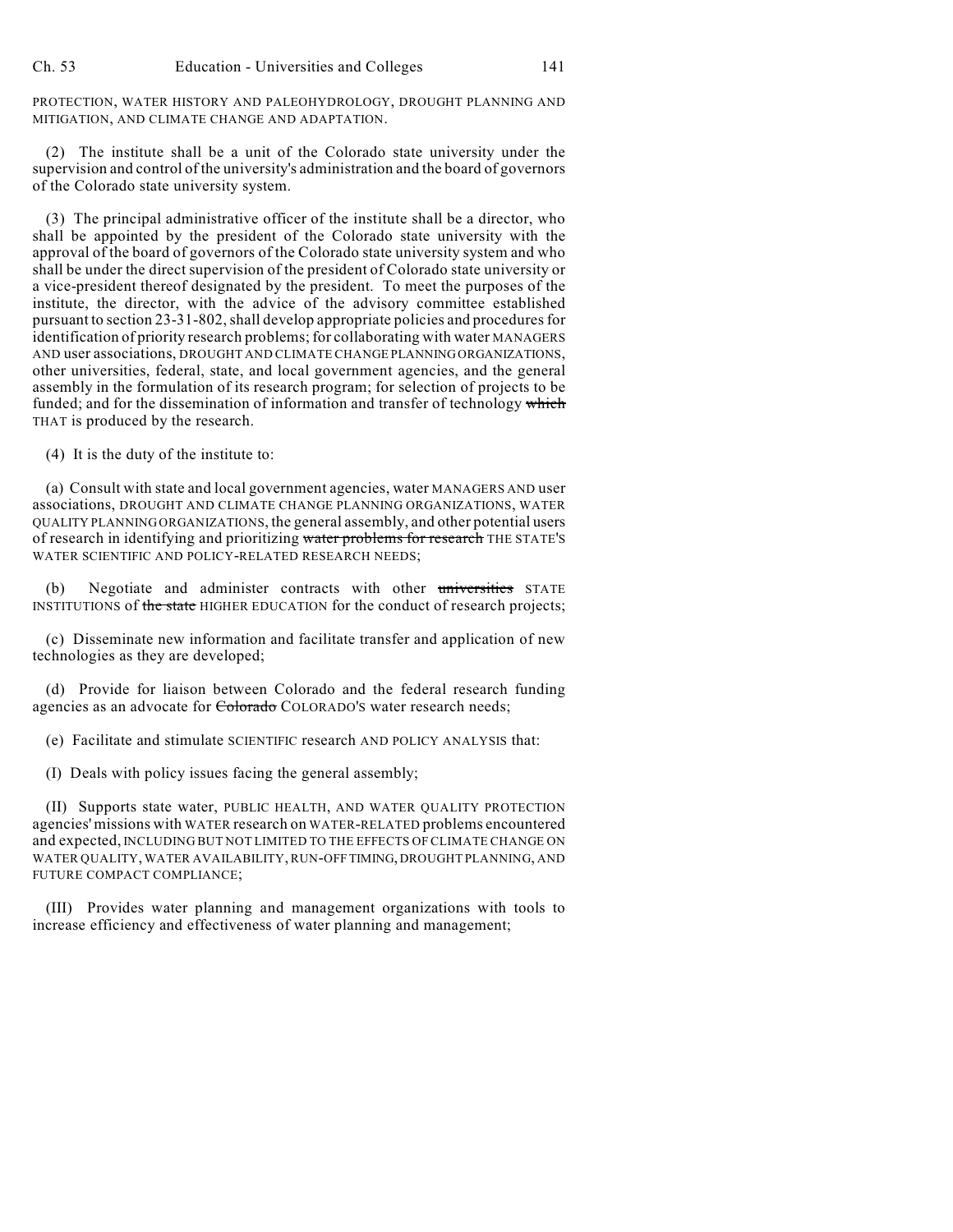(IV) ENGAGES AND TRAINS FUTURE GENERATIONS OF THE STATE'S WATER PROFESSIONALS AND EDUCATORS; AND

(V) EXAMINES THE INTERCONNECTIONS BETWEEN CLIMATE CHANGE, WATER SUPPLY, AND WATER QUALITY AND PROVIDES TOOLS NEEDED BY WATER MANAGERS AND POLICYMAKERS FOR ADAPTING TO GLOBAL CLIMATE CHANGE;

(f) ESTABLISH AND MAINTAIN A CLEARINGHOUSE AND ARCHIVE OF WATER RESEARCH, WATER QUALITY, AND CLIMATE PROJECTION DATA.

(5) The institute is authorized to employ such professional, clerical, and other personnel needed to carry out the provisions of this part 8.

(6) The institute is authorized to expend state funds appropriated by the general assembly for cost-sharing on projects funded with federal or private moneys.

(7) STATE FUNDS GRANTED, APPROPRIATED, OR OTHERWISE MADE AVAILABLE FOR WATER RESEARCH CONDUCTED AT THE STATE'S INSTITUTIONS OF HIGHER EDUCATION MAY PASS THROUGH THE ADMINISTRATIVE CONTROL OF THE INSTITUTE IF THE GRANT, APPROPRIATION, OR OTHER FUNDING DOCUMENT SO SPECIFIES. IF PARTICULAR FUNDS ARE SO RESTRICTED, THE INSTITUTE MAY SERVE AS AN ADMINISTRATIVE ENTITY OF SUCH FUNDS FOR STATE AGENCIES THAT SEEK TO UTILIZE COLORADO UNIVERSITIES OR COLLEGES FOR WATER RESEARCH. AS SUCH, THE INSTITUTE SHALL HAVE THE POWER TO ACCEPT GRANTS, DONATIONS, APPROPRIATIONS, AND OTHER FUNDING FROM ANY ENTITY. THE INSTITUTE MAY PROVIDE OVERSIGHT FOR SUCH FUNDING BY ENSURING RESEARCH PROJECTS COMMENCE AND ARE COMPLETED WITHIN THE SCOPE OF AGREEMENTS, INVOICES, CONTRACTS, PURCHASE ORDERS, INTERGOVERNMENTAL AGREEMENTS, OR OTHER FISCAL DEVICES USED TO FUND RESEARCH. THE INSTITUTE IS AUTHORIZED TO ASSESS A FEE TO IMPLEMENT ITS ADMINISTRATIVE AUTHORITY. SUCH FEE MAY NOT EXCEED TWENTY PERCENT OF THE TOTAL COST OF THE PROJECT BEING ADMINISTERED BY THE INSTITUTE. THE ADVISORY COMMITTEE CREATED IN SECTION 23-31-802 SHALL ANNUALLY REVIEW AND ESTABLISH THE ADMINISTRATION FEE.

**SECTION 2.** 23-31-802, Colorado Revised Statutes, is amended to read:

**23-31-802. Advisory committee on water research policy.** (1) There is hereby created the advisory committee on water research policy, that WHICH shall consist of at least ten ELEVEN members. EIGHT OF THE MEMBERS SHALL BE appointed by the director of the institute. THE REMAINING MEMBERS SHALL BE THE EXECUTIVE DIRECTOR OF THE DEPARTMENT OF PUBLIC HEALTH AND ENVIRONMENT, THE EXECUTIVE DIRECTOR OF THE DEPARTMENT OF NATURAL RESOURCES, AND THE COMMISSIONER OF AGRICULTURE, OR THEIR DESIGNEES.

(2) APPOINTED members of the advisory committee shall serve terms of four years. Members shall serve without compensation and are not entitled to reimbursement of expenses incurred in the performance of their duties.

(3) The advisory committee shall recommend policy guidelines for implementing the functions of the institute; SHALL CONFER WITH STATE GOVERNMENTAL AGENCIES, NONGOVERNMENTAL AGENCIES, AND STATE INSTITUTIONS OF HIGHER EDUCATION TO